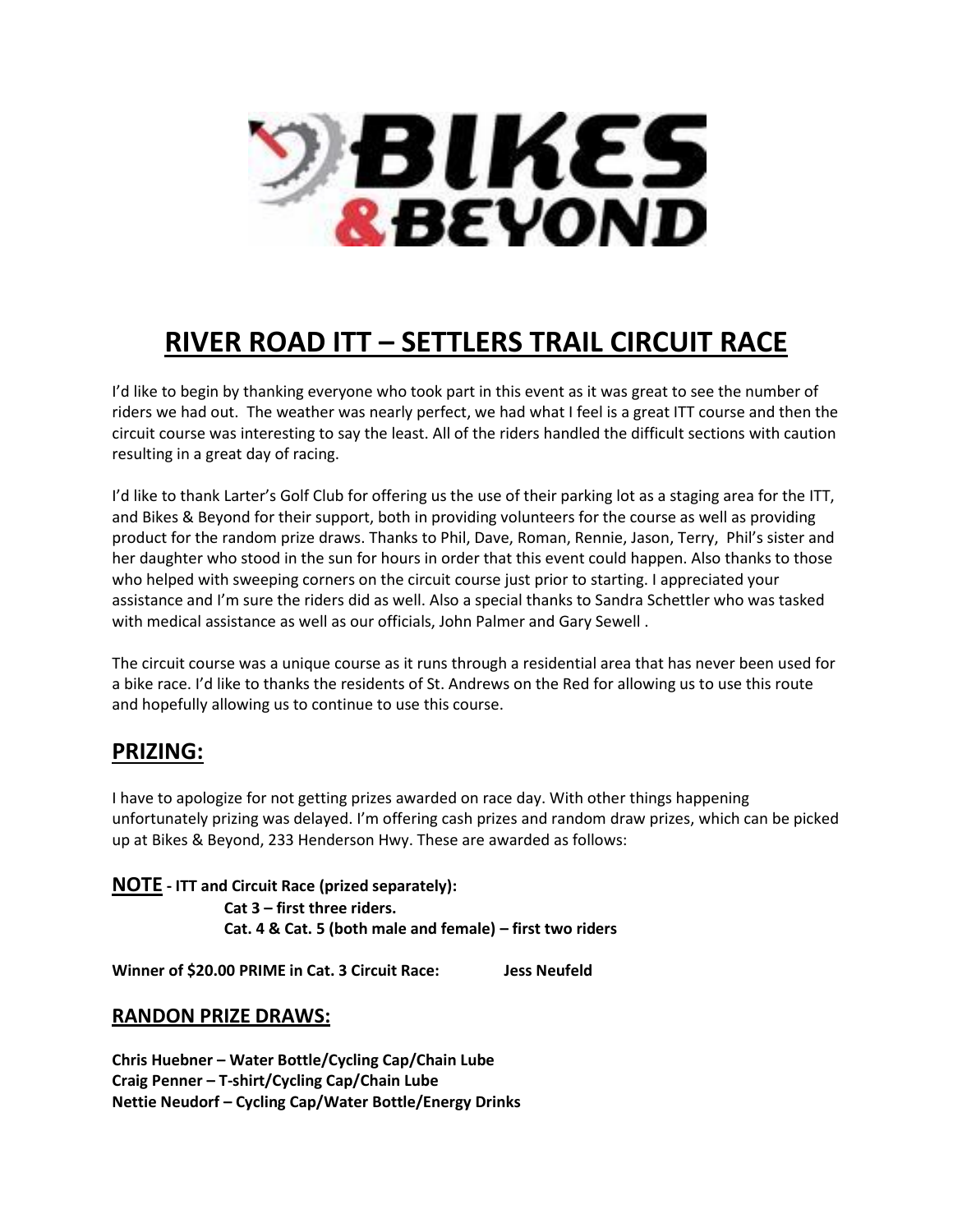**Oliver Evans – Water Bottle/ Ryders Sunglasses Bill Gendron – Continental GP4000 Tire Kim McCormick – Water Bottle/Ryder Sunglasses Jesse Varjeiur – Ryders Sunglasses Jayson Gillespie – Radio Shack Cycling Jersey Heather Mclean – Continental GP4000 Tire Aaron Carter – Pump Hewson Elliot – Water Bottle/Sunglasses Daniel Enns – Water Bottle/Sunglasses Marc Fornier – Sunglasses**

# **\*\*\*ALL PRIZES MUST BE PICKED UP AT BIKES & BEYOND PRIOR TO JULY 1ST OR THEY WILL BE FORFIETED**

## **ITT RESULTS**

#### **MALE - CAT. 2/3**

| <b>RIDER</b>      | <b>RACE NUMBER</b> | <b>CLUB</b>      | <b>TIME</b> | <b>PLACING</b>       |
|-------------------|--------------------|------------------|-------------|----------------------|
| Don Sawatzky      | 21                 | Woodcock         | 22:36       | 1 <sup>st</sup>      |
| Jess Neufeld      | 23                 | Woodcock/MB Team | 22:52       | $2^{nd}$             |
| Chris Prendergast | 31                 | Woodcock/MB Team | 22:55       | 3 <sup>rd</sup>      |
| Tim Woodcock      | 3                  | Woodcock         | 23:19       | 4 <sup>th</sup>      |
| Rod Verbrogge     | 11                 | Woodcock         | 23:42       | 5 <sup>th</sup>      |
| Olli Hyytiainen   | 17                 | Independent      | 24:44       | 6 <sup>th</sup>      |
| Daniel Enns       | 5                  | <b>FOG</b>       | 25:49       | $\neg$ <sup>th</sup> |
| Marian Pyszczek   | 6                  | Independent      | 26:00       | 8 <sup>th</sup>      |

#### **MALE - CAT. 4**

| <b>RIDER</b>        | <b>RACE NUMBER</b> | <b>CLUB</b>            | <b>TIME</b> | <b>PLACING</b>   |
|---------------------|--------------------|------------------------|-------------|------------------|
| Chris Huebner       | 147                | <b>FGBC</b>            | 24:32       | 1 <sup>st</sup>  |
| <b>Darrell Hees</b> | 85                 | Bikes & Beyond         | 24:43       | 2 <sup>nd</sup>  |
| <b>Craig Penner</b> | 61                 | <b>FGBC</b>            | 25:40       | 3 <sup>rd</sup>  |
| Willem Boersma      | 180                | <b>Junk Yard Dogs</b>  | 25:59       | 4 <sup>th</sup>  |
| Andrew Lawler       | 158                | Woodcock/DEVO          | 26:04       | 5 <sup>th</sup>  |
| Aaron Carter        | 211                | FOG/DEVO               | 26:19       | 6 <sup>th</sup>  |
| Ari Robinson        | 191                | Bikes & Beyond/MB Team | 26:23       | $\rightarrow$ th |
| Hewson Elliot       | 205                | BBC/DEVO               | 27:42       | 8 <sup>th</sup>  |
| Phil Campeau        | 154                | Alter Ego              | 28:28       | 9 <sup>th</sup>  |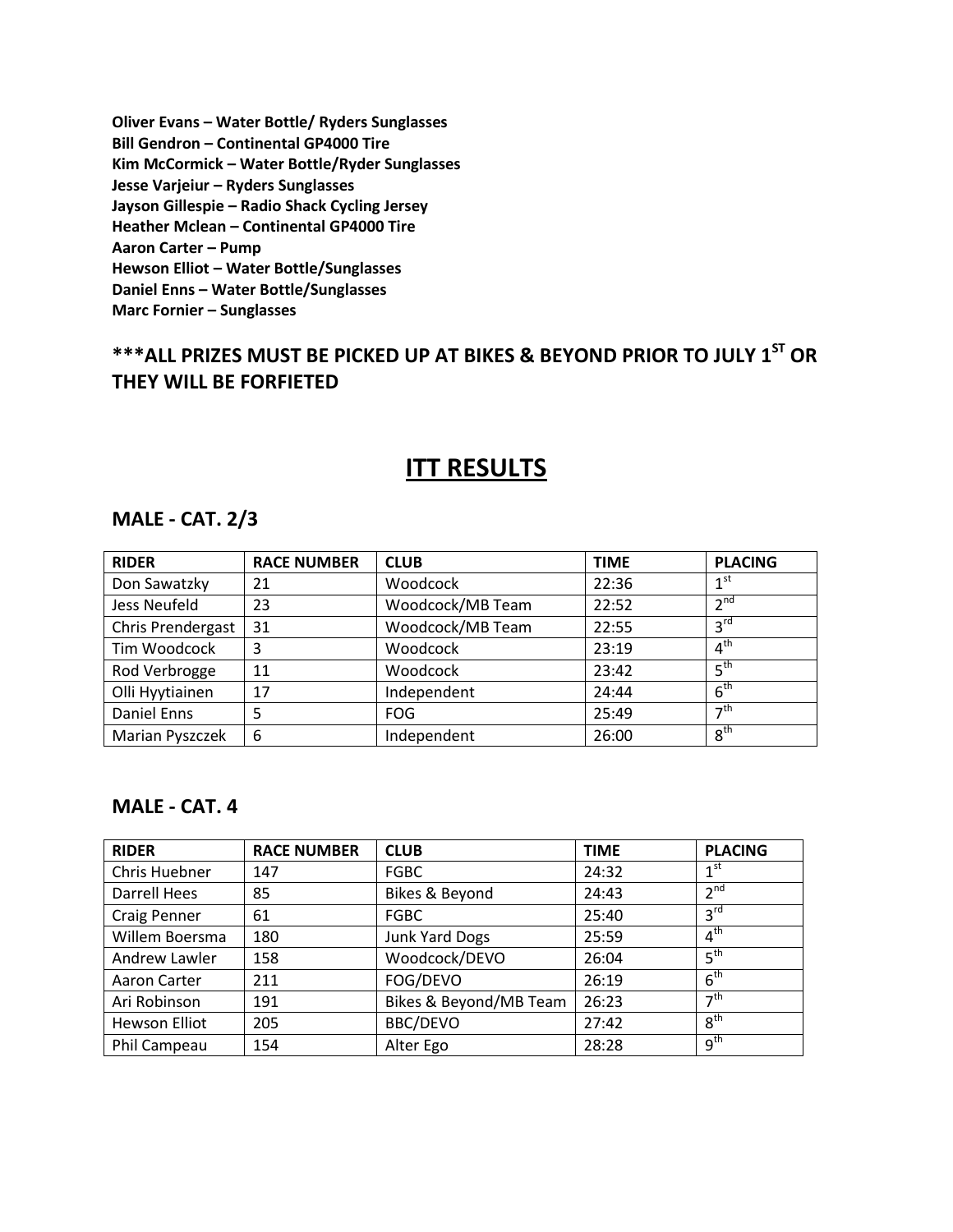#### **MALE – CAT. 5**

| <b>RIDER</b>        | <b>RACE NUMBER</b> | <b>CLUB</b>         | <b>TIME</b> | <b>PLACING</b>  |
|---------------------|--------------------|---------------------|-------------|-----------------|
| Oliver Evans        | 189                | Woodcock/DEVO       | 27:45       | 1st             |
| <b>Bill Gendron</b> | 200                | Woodcock            | 28:28       | $\mathsf{h}$ nd |
| D. Romanovych       | 217                | Bikes & Beyond/DEVO | 29:44       | ord             |

### **FEMALE – CAT. 4**

| <b>RIDER</b>    | <b>RACE NUMBER</b> | <b>CLUB</b>    | <b>TIME</b> | <b>PLACING</b>  |
|-----------------|--------------------|----------------|-------------|-----------------|
| Nettie Neudorf  | 145                | Junk Yard Dogs | 24:29       | 1st             |
| Rennie Benedict | 70                 | Bikes & Beyond | 24:34       | $\mathsf{h}$ nd |
| Andrea Tetrault | 51                 | Alter Ego      | 26;23       | $2^{\text{rd}}$ |

#### **FEMALE – CAT. 5**

| <b>RIDER</b>           | <b>RACE NUMBER</b> | <b>CLUB</b>            | <b>TIME</b> | <b>PLACING</b>  |
|------------------------|--------------------|------------------------|-------------|-----------------|
| Hana Boersma           | 215                | Junk Yard Dogs/MB Team | 28:08       | 1 <sup>st</sup> |
| Kim McCormick          | 134                | Alter Ego              | 28:27       | 2 <sub>nd</sub> |
| <b>Kelsey Reilly</b>   | 149                | Woodcock/DEVO          | 28:36       | $2^{\text{rd}}$ |
| Giselle St. Hilaire    | 218                | FOG.                   | 28:55       | 4 <sup>th</sup> |
| <b>Heather Mcleary</b> | 162                | Olympia/MB Team        | 29:03       | 5 <sup>th</sup> |
| Jenna Leonhardt        | 195                | Junk Yard Dogs/DEVO    | 29:59       | 6 <sup>th</sup> |

### **CITIZEN CATEGORY**

| <b>RIDER</b>      | <b>RACE</b><br><b>NUMBER</b> | <b>CLUB</b> | <b>TIME</b> | <b>PLACING</b> |
|-------------------|------------------------------|-------------|-------------|----------------|
| Michael Kowalchuk | -226                         | Independent | 36:54       | ⊿ st<br>       |

# **CIRCUIT RACE RESULTS**

#### **MALE - CAT. 2/3**

| <b>RIDER</b>            | <b>RACE NUMBER</b> | <b>CLUB</b>      | <b>TIME</b> | <b>PLACING</b>           |
|-------------------------|--------------------|------------------|-------------|--------------------------|
| Jess Neufeld            | 23                 | Woodcock/MB Team | 40:28       | 1 <sup>st</sup>          |
| Chris Prendergast       | 31                 | Woodcock/MB Team | SΤ          | 2 <sub>nd</sub>          |
| Marian Pyszczek         | 6                  | Independent      | 40:44       | $2^{\text{rd}}$          |
| Devon Borus             | 36                 | Woodcock/MB Team | SТ          | $4^{\text{tr}}$          |
| Marc Fournier           | 10                 | <b>FOG</b>       | ST          | $\mathsf{E}^{\text{th}}$ |
| <b>Terence Williams</b> | 194                | Independent      | 40:49       | $6^{\text{th}}$          |